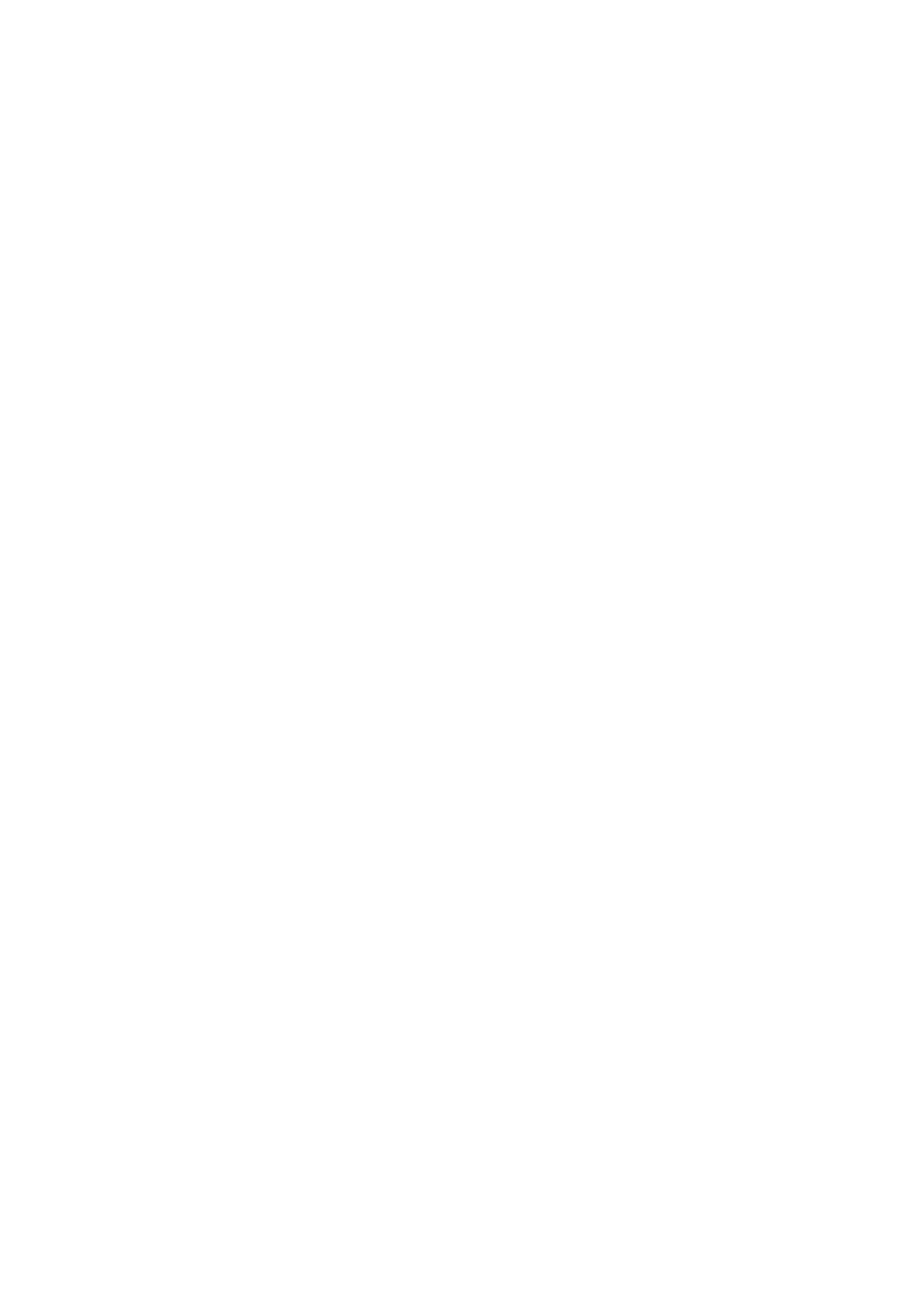# **Authors**

| Name and surname | <b>Partner name</b> | e-mail            |
|------------------|---------------------|-------------------|
| Susan van Hees   | UU                  | s.v.vanhees@uu.nl |
| Alexander Peine  | UU                  | a.peine@uu.nl     |
| Carla Greubel    | UU                  | c.s.greubel@uu.nl |

 $G[A|T|E] |K|E|E|P|E|R|$ 

## **History**

| <b>Date</b> | <b>Version</b> | Change                                                                                                                            |
|-------------|----------------|-----------------------------------------------------------------------------------------------------------------------------------|
| 09/12/2019  | O.1            | Script and template co-creation workshops (UU)                                                                                    |
| 13/12/2019  | 0.2            | Initial Revisions (contact persons pilot sites + internal<br>review by CERTH and MDT)                                             |
| 16/12/2019  | 0.3            | Updated version of Script and template co-creation<br>workshops (UU)                                                              |
|             |                | Integrated feedback of internal review (CERTH + MDT)<br>and feedback from the 9 pilot sites participating in<br><b>GATEKEEPER</b> |
| 17/12/2019  | O.4            | Added initial planning of pilot sites for organisation of<br>events (UU)                                                          |
| 20/12/2019  | 1.0            | Final quality review by UPM and TEC                                                                                               |

## **Key data**

| Keywords                    | Co-creation, workshops, smarter living homes, responsible<br>innovation, dynamic needs & values                     |
|-----------------------------|---------------------------------------------------------------------------------------------------------------------|
| <b>Lead Editor</b>          | UU                                                                                                                  |
| <b>Internal Reviewer(s)</b> | MDT, CERTH                                                                                                          |
|                             | (Note that the preliminary version has also been reviewed by all<br>pilot sites involved in the GATEKEEPER project) |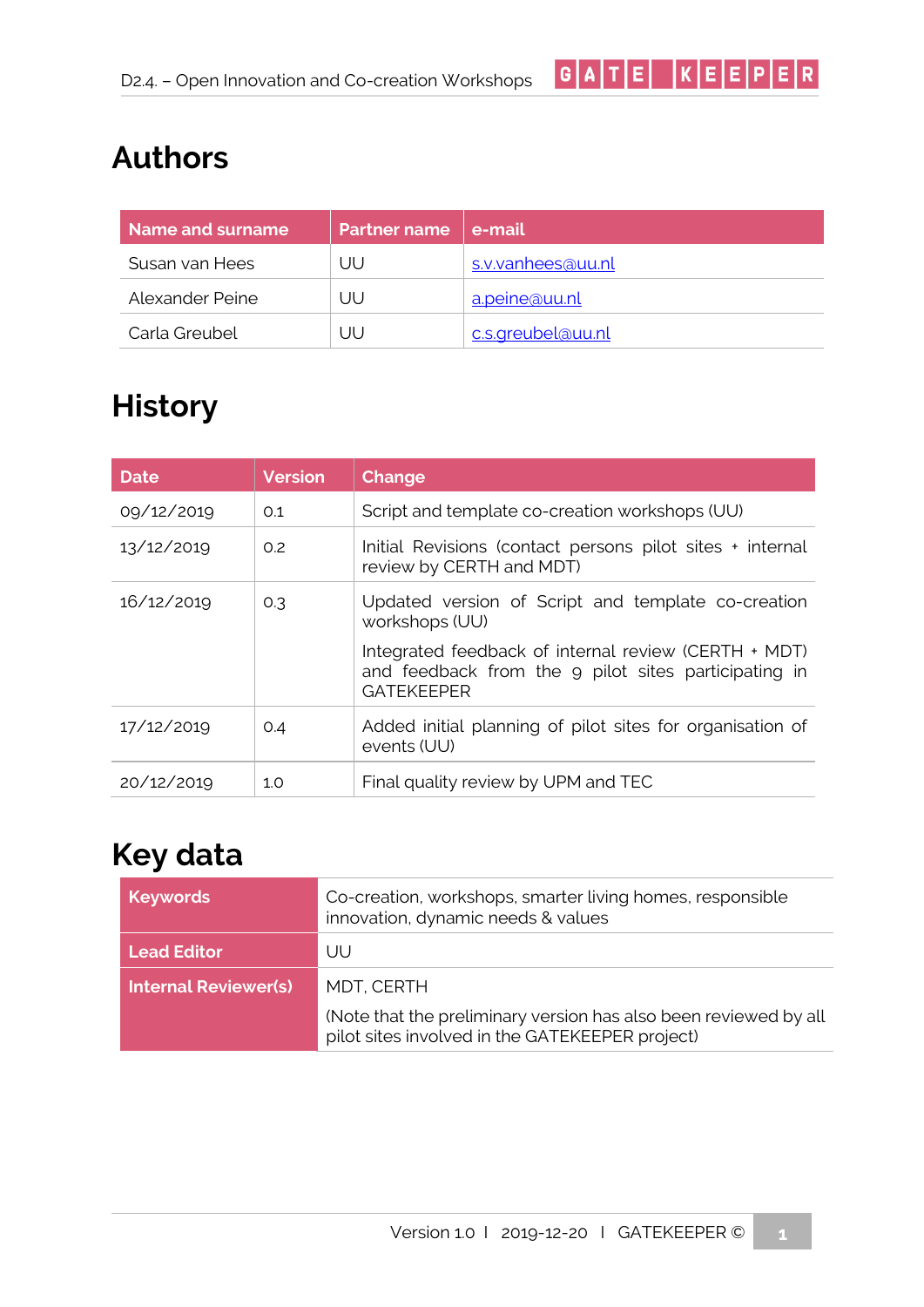## **Abstract**

In the GATEKEEPER project two cycles of open innovation and co-creation workshops will be organised to elicit dynamic positions at the pilot sites towards needs and values. This document provides an initial background information and a baseline scenario for these workshops (template and the script). The organisation of these workshops will contribute to the mapping of Dynamic User Needs and Values through a Responsible Research and Innovation Framework (developed in T2.2). The template and script are included to enable the organisation of similar workshops at pilot sites throughout Europe in order to ensure the quality and easy correlation of the feedback collected.

 $|G|A|T|E|$   $|K|E|E|P|E|R|$ 

During the workshops, both initial and future positions towards needs and values in relation to technologies for smarter living homes will be explored. The script and template facilitate dialogues about specific needs and values, such as trust and privacy. The aim is to guide workshop organisers in setting up and performing the workshops. The workshops will be further tailored to the specific pilot sites / use cases in collaboration with the partners who are involved as workshop organisers. A focus group about stakeholders' requirements will be organised in T2.3. This focus group can be integrated in the workshop program as suggested in the planning included in this draft, if preferred by workshop organisers. The D2.3 will include a detailed guideline (template and script) for the organisation and management of focus groups to be followed by pilot sites.

## **Statement of originality**

This deliverable contains original unpublished work except where clearly indicated otherwise. Acknowledgement of previously published material and of the work of others has been made through appropriate citation, quotation or both.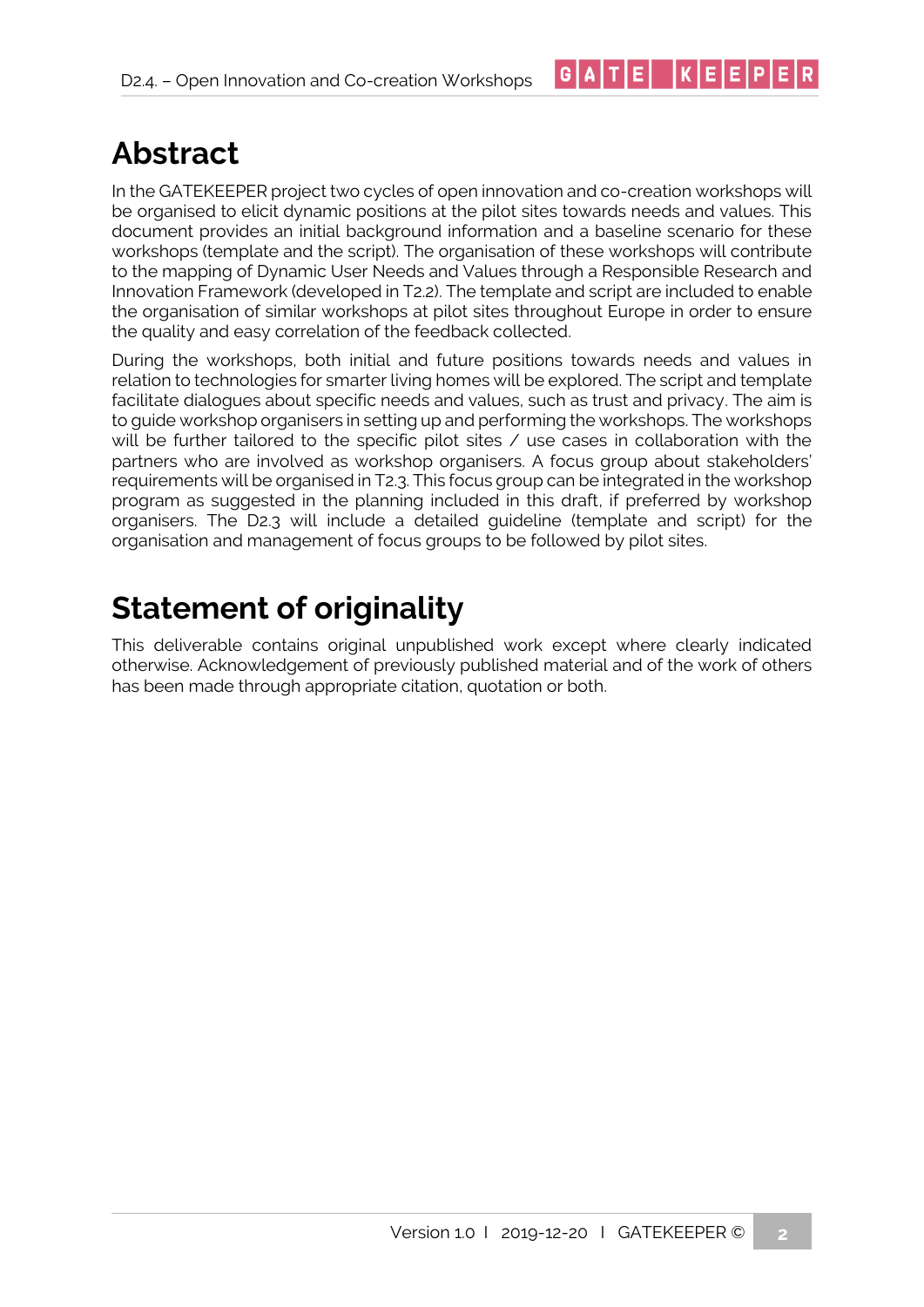# **Table of contents**

|    |                      |  |  |  |  |  | 1. DRAFT FOR THE ORGANISATION OF OPEN INNOVATION AND CO-CREATION<br>WORKSHOPS TOWARDS DYNAMIC USER NEEDS AND VALUES THROUGH A |
|----|----------------------|--|--|--|--|--|-------------------------------------------------------------------------------------------------------------------------------|
|    | 1.1.<br>1.2.         |  |  |  |  |  | BACKGROUND: TOWARDS A RESPONSIBLE RESEARCH AND INNOVATION FRAMEWORK FOR                                                       |
|    | 1.3.<br>1.4.<br>1.5. |  |  |  |  |  | OPEN INNOVATION AND CO-CREATION WORKSHOPS AT GATEKEEPER PILOT SITES                                                           |
|    | 21                   |  |  |  |  |  |                                                                                                                               |
|    | 2.1.1                |  |  |  |  |  |                                                                                                                               |
| 4. | 2.1.3.               |  |  |  |  |  |                                                                                                                               |
|    |                      |  |  |  |  |  |                                                                                                                               |

 $G[A|T|E] |K|E|E|P|E|R|$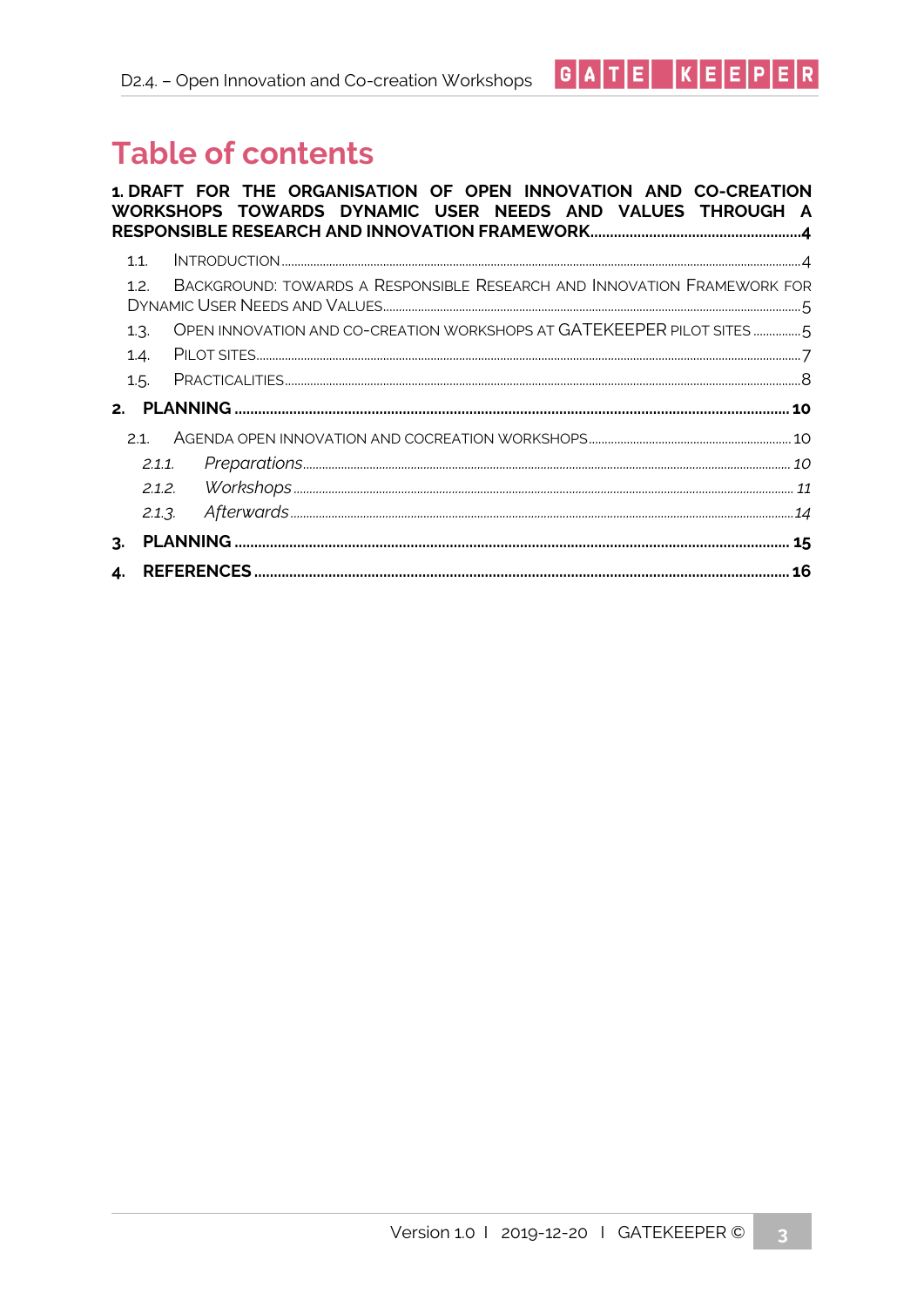#### $|G[A|T|E]$  $|K|E|E|P|E|R|$

## <span id="page-5-0"></span>**1. Draft for the organisation of open innovation and co-creation workshops towards Dynamic User Needs and Values through a Responsible Research and Innovation Framework**

#### **DISCLAIMER:**

- **THIS DOCUMENT INCLUDES A TEMPLATE AND SCRIPT FOR THE ORGANISATION OF OPEN INNOVATION AND CO-CREATION WORKSHOPS IN THE GATEKEEPER PROJECT.**
- **THE AIM IS TO GUIDE WORKSHOP ORGANISERS (RESPONSIBLE PARTNERS AT THE PILOT SITES) IN SETTING UP AND PERFORMING THE WORKSHOPS.**
- **THIS DOCUMENT SHOULD BE CONSIDERED AS A BASELINE SCENARIO. ALL WORKSHOPS WILL BE FURTHER TAILORED TO THE SPECIFIC PILOT SITES / USE CASES, IN COLLABORATION WITH THE PARTNERS INVOLVED AS WORKSHOP ORGANISERS.**
- **WHO THE STAKEHOLDERS ARE AND WHAT SPECIFIC NEEDS AND VALUES EACH OF THE WORKSHOP FOCUSES ON, DEPENDS ON THE USE CASE AND PILOT SITE.**

**IN THE FIRST CYCLE OF WORKSHOPS WE ONLY INCLUDE (PROFESSIONAL) STAKEHOLDERS, NOT CITIZENS.**

### <span id="page-5-1"></span>**1.1. Introduction**

This document provides a template and script for the organisation of open innovation and co-creation workshops. Two cycle of workshops will be organised by the pilot sites within the GATEKEEPER project. The aim of the workshops is to elicit dynamic positions of stakeholders at the pilot sites towards needs and values. Trust and privacy are examples of values that will be discussed during the workshops. The underlying idea is that these workshops will facilitate pilot sites to anticipate on dynamic positions towards values during and after the project period and to contribute to the creation of a common vision at the pilot sites. In the next paragraphs the background is described and a baseline scenario for the workshops is described.

The workshops will be adapted to the pilot sites in collaboration with (the workshop organisers at) the pilot sites.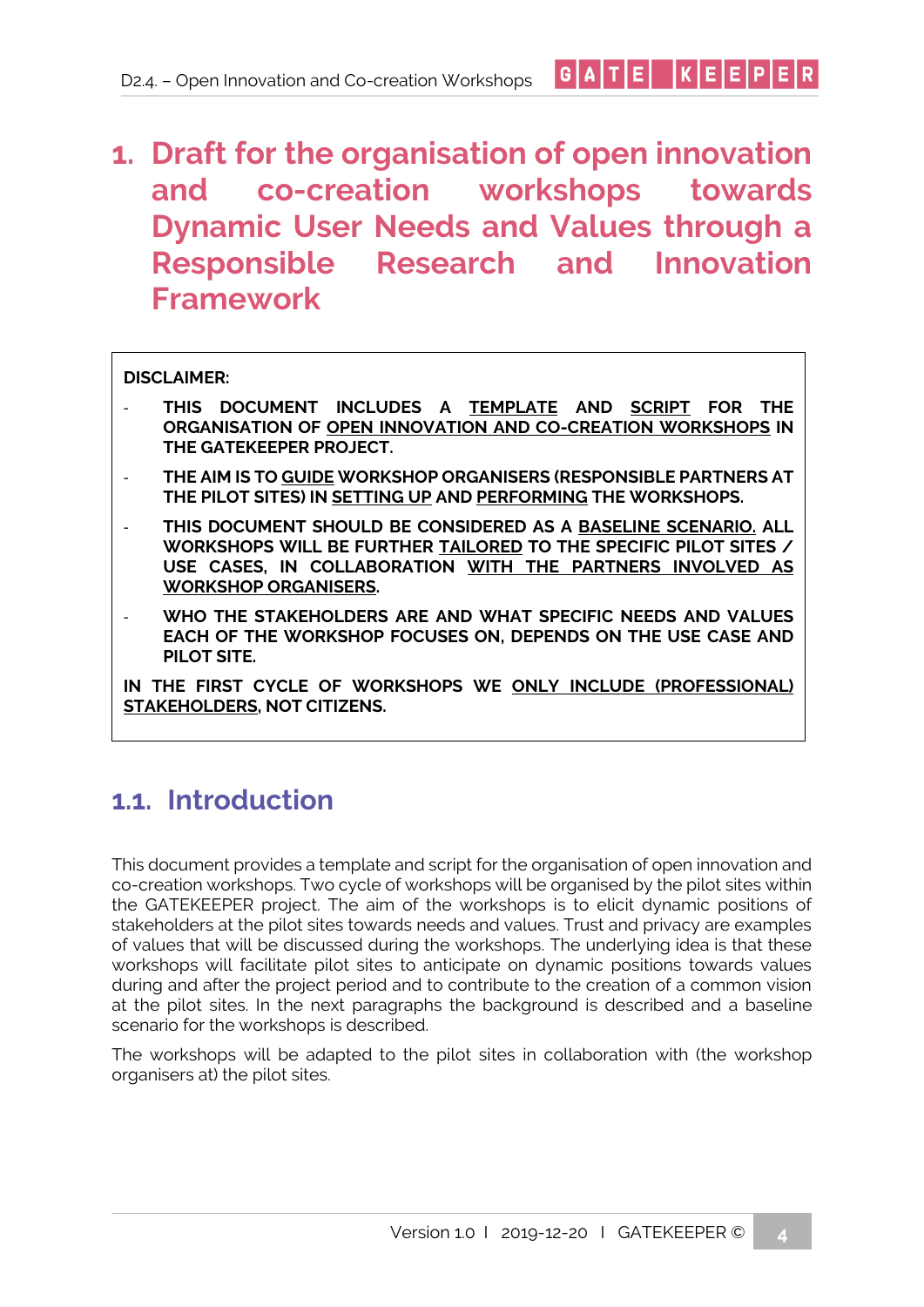## <span id="page-6-0"></span>**1.2. Background: towards a Responsible Research and Innovation Framework for Dynamic User Needs and Values**

 $|G|A|T|E|$   $|K|E|E|P|E|R|$ 

European healthcare systems are facing problems in detecting conditions and risks timely and in managing them once they are detected. Previous projects and studies demonstrated major barriers and challenges for active and healthy ageing at home (see for instance Neighbourhoods of the future roadshow<sup>1</sup>) and for innovations / pilots to realise scale (Lehoux et al. 2008; Memon et al. 2014; Pacifico Silva et al 2018; Sixsmith 2013). Healthcare providers, businesses, entrepreneurs, older citizens and the communities they live in need to work together, to achieve innovations that enable and improve personalised healthcare and smarter living at home. Matching [stakeholders] ideas, technologies, user needs and processes in a trust-based arena and aiming to ensure healthier independent lives for the ageing populations is the focus of the platform that will be developed in the GATEKEEPER project.

However, needs and values are not static, they are likely to change over time, and can be considered as dynamic concepts. The development of a Dynamic User Needs and Values through a Responsible Research and Innovation Framework (T2.2) will help to explore these dynamic positions to ensure sustainable development. To develop such a framework input from stakeholders is crucial. The organisation of open innovation and cocreation workshops is important to explore these positions. Additional fieldwork will be done to further inform the framework. Positions towards (technical) requirements, privacy and trust are examples of dynamic needs and values and will be explored in the workshops at -at least- two different points in time, so that we can capture developments along with the evolving GATEKEEPER platform (e.g. trust is considered a "pre-condition for reliable data sharing, knowledge creation and value generation and propagation").

## <span id="page-6-1"></span>**1.3. Open innovation and co-creation workshops at GATEKEEPER pilot sites**

At the pilot sites of the GATEKEEPER project, a first cycle of open innovation and cocreation workshops will be organised in the first half of 2020 (Jan-Jun). These are designed by Utrecht University (UU) together with TECNALIA and the partners at the different pilot sites. The Open innovation and co-creation workshops reflect the expertise of stakeholders involved in each pilot, resulting in a better understanding of requirements, needs and values (such as trust and privacy) in relation to health, ageing and smart(er) living homes. During this first cycle, initial and future positions will be explored and during

<sup>1</sup> See: [https://ec.europa.eu/digital-single-market/en/news/final-report-recommendations-european-reference](https://ec.europa.eu/digital-single-market/en/news/final-report-recommendations-european-reference-framework-age-friendly-housing)[framework-age-friendly-housing](https://ec.europa.eu/digital-single-market/en/news/final-report-recommendations-european-reference-framework-age-friendly-housing)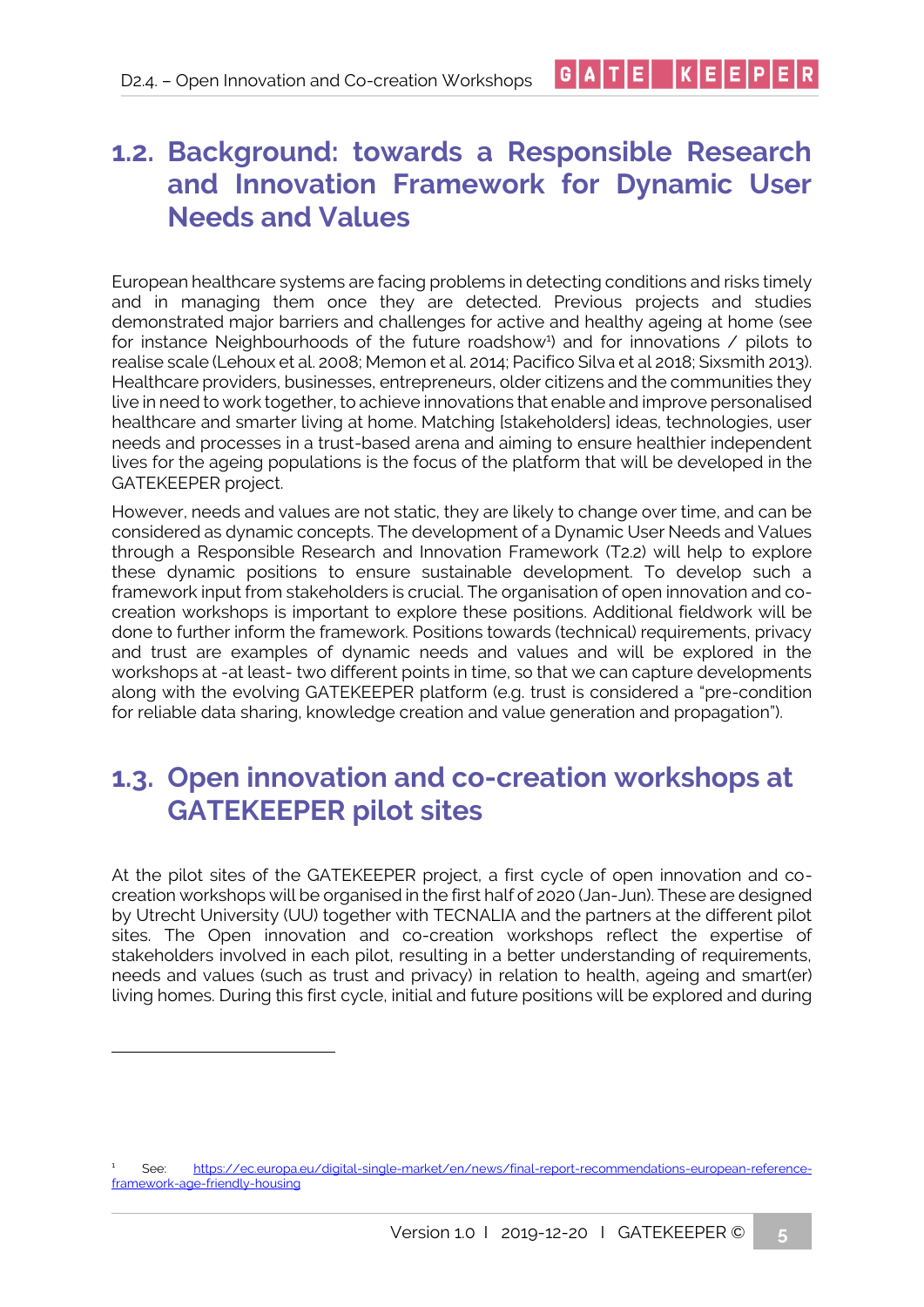a second cycle (year 2/3 of the project) another series of workshops at the same sites will be organised, to explore how these positions have evolved over time.

The first cycle of workshops aims to contribute to:

■ Getting an overview of the positions of important stakeholders towards needs and values in the development and embedding of digital technologies / health innovations.

 $G[A|T|E] |K|E|E|P|E|R$ 

▪ To draw up an inventory of imaginaries and create a common ground or understanding of needs and values on which to build further collaboration and co-creation at the pilot site.

A second cycle in year 2 or 3 will be organised:

- To collect experiences and explore / re-evaluate positions towards needs and values.
- To finetune the framework.

The specifics of the second cycle will be defined after the first cycle of workshops, drawing on experiences from the first cycle. After the last workshop of the first cycle, a (virtual) dialogue session will be organised with all workshop organisers to share experiences and elicit specific challenges, opportunities and best practices (for the pilots and for the second cycle of workshops. The organisers will also be asked for input from participants).

The workshops are designed to facilitate the creation of the GATEKEEPER eco-system, mainly as they will map relevant stakeholders for the different pilots (T2.1), and for this we need an initial input from the pilot sites about the specific use cases and the stakeholder ecosystems that these imply. For a variety of reasons, the workshops will be organised with (professional) stakeholders only, not with citizens. Both cycles of workshops can contribute to building momentum among relevant stakeholders, needed to support the implementation, upscaling and assessment of the specific pilot site innovations, and of the GATEKEEPER platform.

Imaginaries will be used to facilitate the exploration of different perspectives. Because most pilots have just started (or are starting up), we have chosen to not involve citizens (as potential users) in the first cycle of workshops. Instead, we ask professional stakeholders to carefully imagine positions of older citizens as (potential) users as well as their own as future users, thereby giving voice to the citizens' perspective. Of course, each pilot site is free to organise additional workshops with citizens.

It is important to explore perspectives from different stakeholders to get an overview of (dynamic) positions in the four project spaces that will be considered during the workshops (Healthcare, Business, Consumer, and Ecosystem Transaction). A tentative, although not exhaustive, list of expected stakeholders includes: health and social care organisations (public and private), city council, community council, research institutes, insurance companies, third parties, associations of patients; this needs to be further specified per pilot site.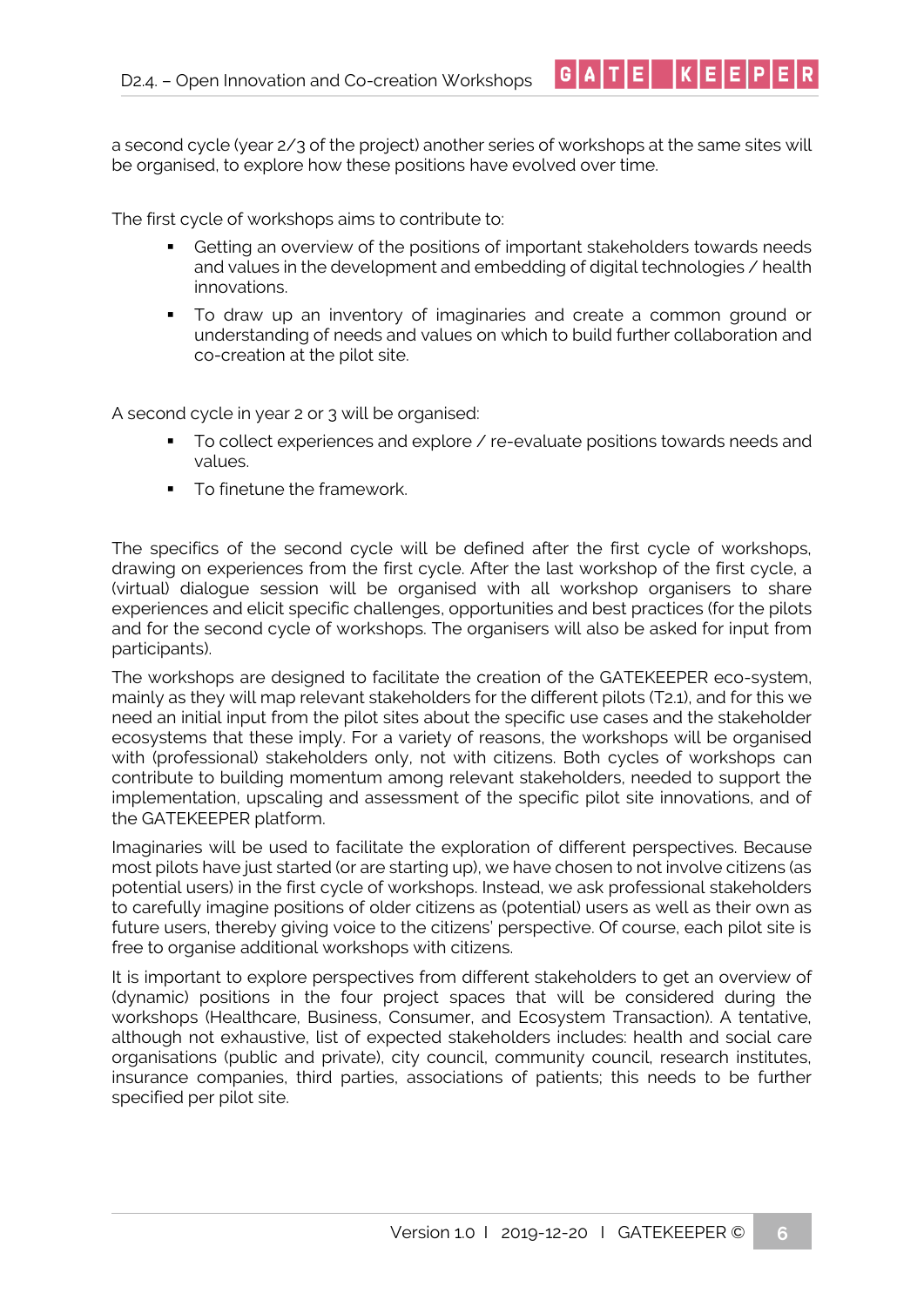## <span id="page-8-0"></span>**1.4. Pilot sites**

The workshops will follow comparable designs, but will be tailored to meet specific contexts, backgrounds and aims of the different pilot sites. To ensure a high-quality input to the Responsible Research and Innovation Framework for Dynamic User Needs and Values, the approach described in this document will serve as a guideline.

 $|G|A|T|E| |K|E|E|P|E|R|$ 

Following the baseline scenario described in this document, partners at the pilot sites will organise a workshop at their site at two different moments in the project period. Each workshop focuses on one use case, a representative spread of the different use cases in the project is pursued. The aim is to focus on each use case at least once in a workshop.<sup>2</sup>

- Spain (Aragón and Basque Country)
- Cyprus (Nicosia)
- Greece (Attica and Central Greece)
- UK (Milton Keynes)
- Poland (Lodz)
- Italy (Puglia)
- Germany (Saxony)

Central themes and questions in workshops:

- Participants will be challenged to think and rethink innovations and technologies in relation to needs and values, such as (technical) requirements, trust and privacy.
- Define needs and values deriving from the (proposed) innovation or technology central in the pilot (in case more technologies are part of the pilot, each subgroup can choose one technology to work with in the workshop.
- Consider how to embed these (dynamic) needs and values in future developments.

<sup>2</sup> THE PILOT SITES ARE SPREAD OVER EUROPE BUT WILL ALL CONTRIBUTE TO ONE OR MORE OF SEVEN SHARED USE CASES (UC): 1. LIFESTYLE-RELATED EARLY DETECTION AND INTERVENTIONS 2. COPD EXACERBATIONS MANAGEMENT 3. DIABETES: PREDICTIVE MODELLING OF GLYCAEMIC STATUS 4. PARKINSON'S DISEASE TREATMENT DSS 5. PREDICTING READMISSIONS AND DECOMPENSATIONS IN HF 6. PRIMARY AND SECONDARY STROKE PREVENTION 7. MULTI-CHRONIC ELDERLY PATIENT MANAGEMENT INCLUDING POLIMEDICATION. (AT POTENTIAL NEW PILOT SITES SIMILAR WORKSHOPS CAN BE ORGANISED FOLLOWING THE SAME DESIGN, FACILITATED BY THE PEOPLE INVOLVED IN THESE PILOTS)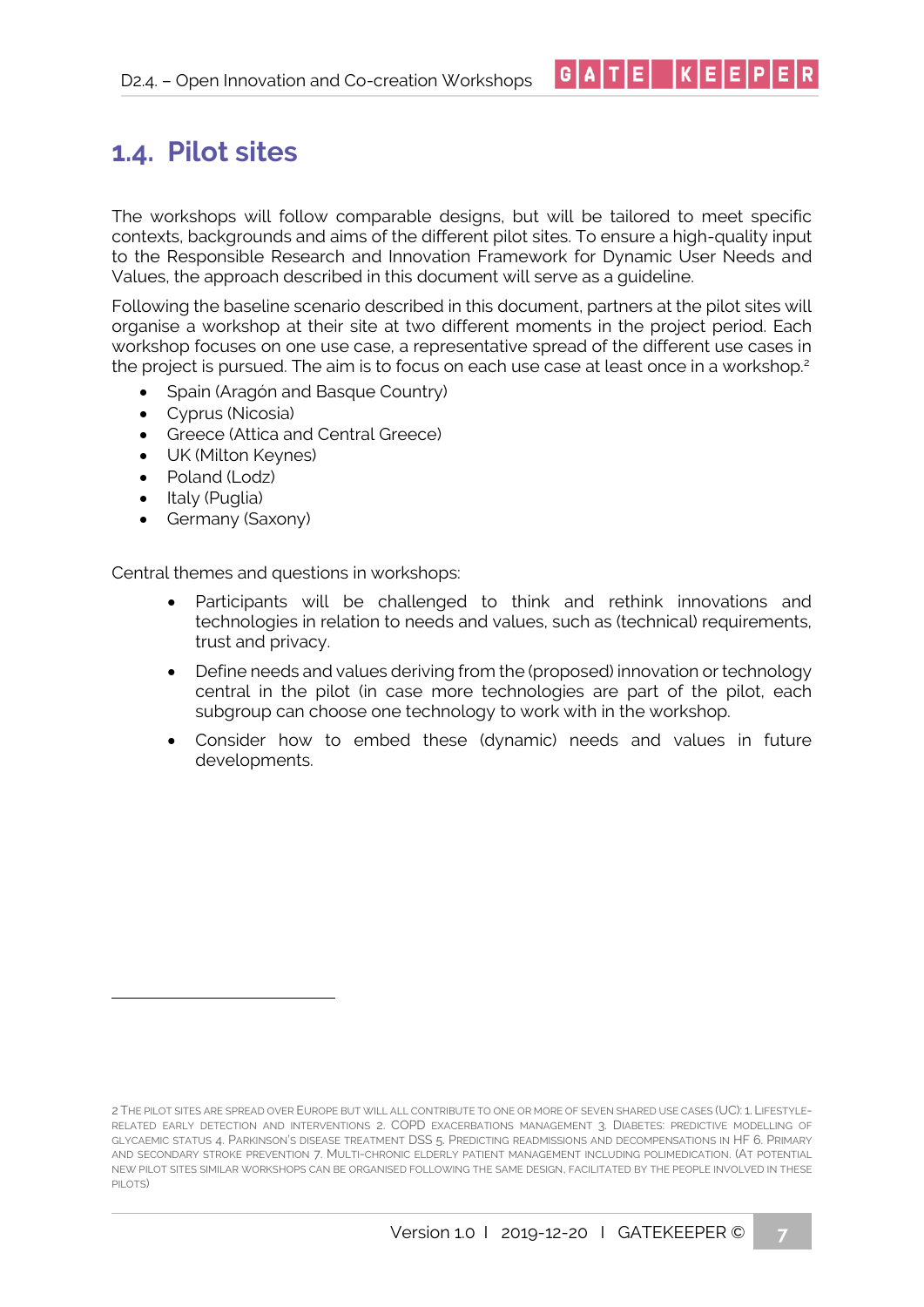<span id="page-9-0"></span>■ Per pilot site one contact person is needed who is responsible for the organisation of the workshop, and who is in contact with UU (for the workshops T2.4) and TEC (for the focus groups T2.3).

 $G[A|T|E] |K|E|E|P|E|R$ 

- Check instructions in template and script (if anything is unclear, contact UU). If needed, the template and script will be further customised to the pilot site, in collaboration with the workshop organiser, UU (dynamic needs and values) and TEC (health management related needs and values).
- Pilot sites invite relevant stakeholders (related to the use case, to be defined in tailoring the workshop to the pilot site).
- **Estimated duration: half a day.**
- **•** Preparation is requested from participants. An assignment will be given before the workshop.
- **•** Provide all participants with the assignment (provided by UU) 1-2 weeks before the workshop takes place.
- Collect logbooks (the answers to the three questions per item / photograph chosen) that come with the assignment before the workshop (via email, include [s.v.vanhees@uu.nl](mailto:s.v.vanhees@uu.nl) in the cc:)
- If the workshop is organised in another language than English, an appropriate translation service into English should be present. Details will be discussed between UU and the pilot site.
- Summaries are required of all workshop parts (subgroups and plenary sessions), in English. Ask 1 participant / person per session / group, to write a short summary, including the most important discussion points / remarks.
- Audio recordings are required for all plenary parts of the workshops.
- **EXT** Arrange an inspirational speaker to open the workshop. In tailoring the workshop to the pilot site this will discussed with the workshop organisers. The pilot sites will choose a person from their region who they consider as inspirational (for their pilot). For instance a mayor, local entrepreneur or academic with a particular vision on the future of healthcare and who is able to speak about this in an engaging way.
- **•** If the workshop organiser is not moderating the workshop: arrange a moderator. A moderator preferably has knowledge about topics discussed, who is able to both lead a dialogue / discussion and keeps track of the program. in addition, the moderator is able to explain the details of the program and, if no other facilitators are available, to give some guidance to participants if required.
- Invite relevant stakeholders for the pilot. (The pilot sites will identify and invite approximately 10-20 stakeholders in the pilot, such as policymakers, physicians, community managers, engineers).
- Arrange a location for the workshop, including opportunities for break-out sessions (making and doing + reflection). We recommend circle seating if possible.
- **EXT** Arrange equipment for audio recording (to enable all plenary sessions can be audio-taped)
- A beamer, laptop, screen, mic etc.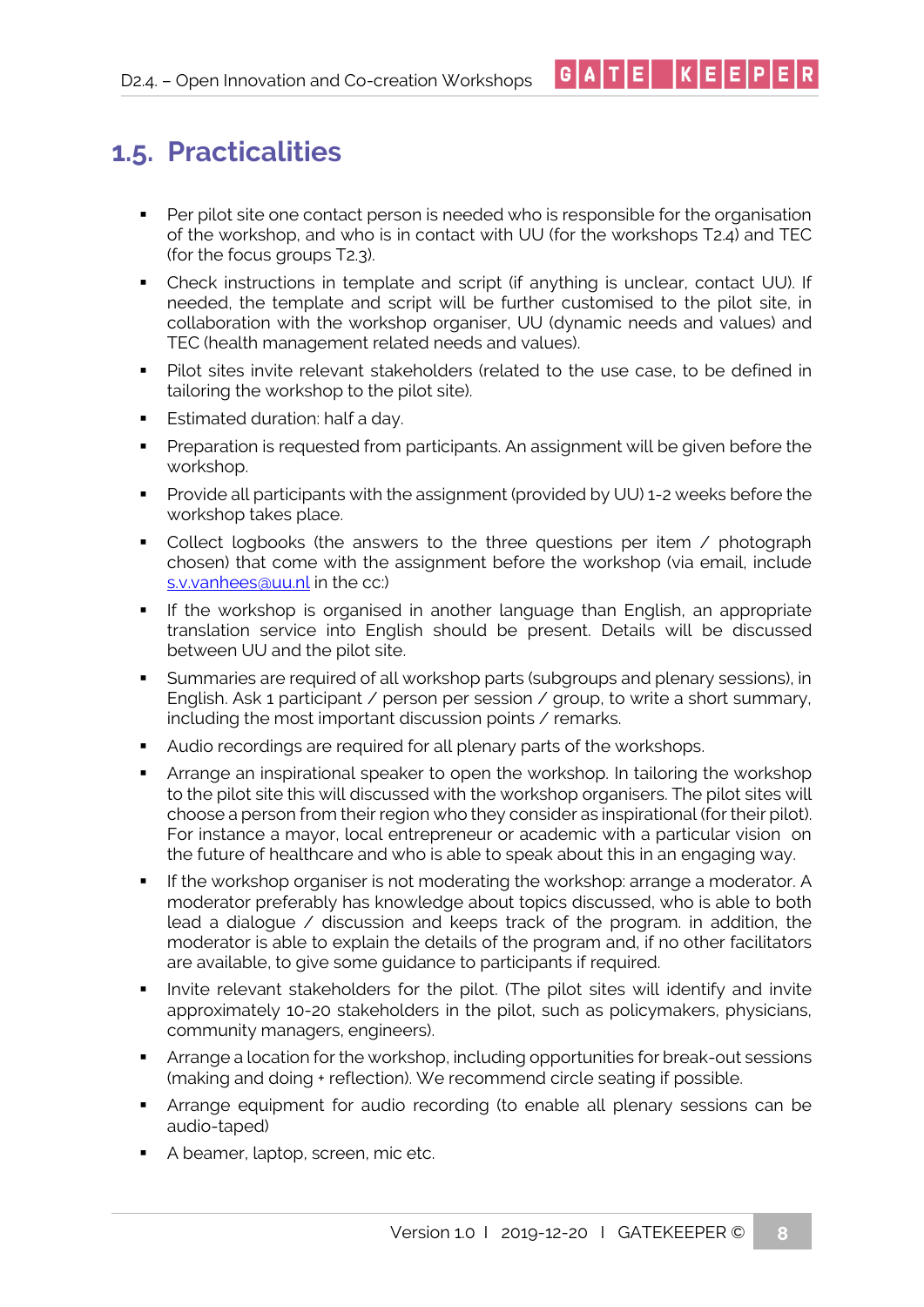▪ Flipchart(s), paper, scissors, markers, tape, additional materials for making and doing part.

 $|G|A|T|E|$   $|K|E|E|P|E|R|$ 

- Ask participants for their (written) informed consent (form will be provided by UU).
- Registration is important  $\rightarrow$  we need a signed list of participants for each of the workshops.
- **·** This template includes a stakeholders focus group about requirements, which is part of T2.3, coordinated by TECNALIA. Pilot sites can choose to organise the focus group as part of the workshop (with all the stakeholders being present), or to organise a separate focus group.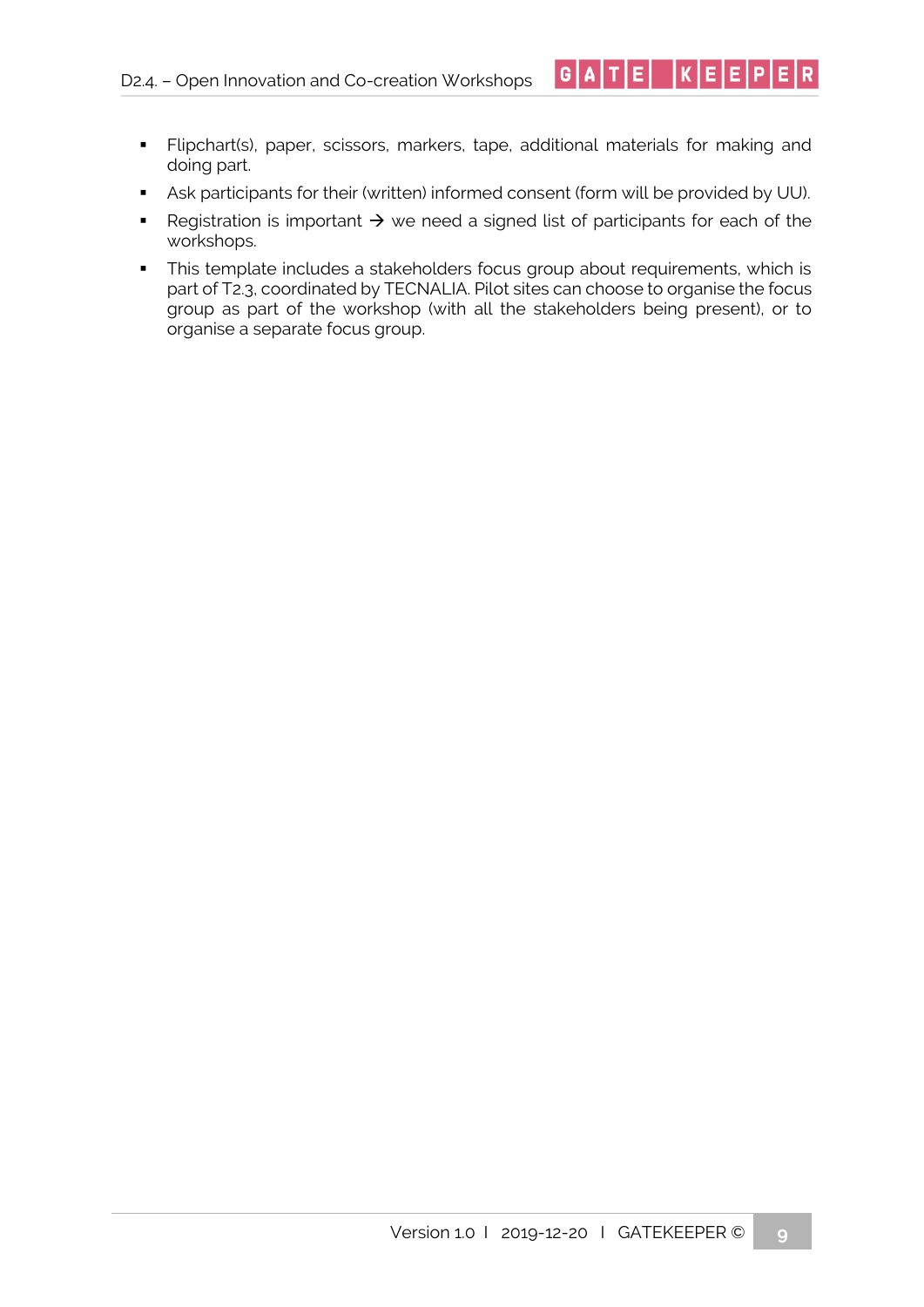# <span id="page-11-0"></span>**2. Planning**

## <span id="page-11-1"></span>**2.1. Agenda open innovation and cocreation workshops**

### <span id="page-11-2"></span>**2.1.1. Preparations**

**Workshop preparations**

| <b>WHEN</b>                      | <b>WHAT</b>                                                                                                                                                                                                                             | <b>WHO</b>                                    |
|----------------------------------|-----------------------------------------------------------------------------------------------------------------------------------------------------------------------------------------------------------------------------------------|-----------------------------------------------|
| 1/2 weeks before<br>the workshop | Assignment                                                                                                                                                                                                                              | Participants,                                 |
|                                  | Aim: get insight in participants' individual<br>perspectives on (future) needs and values<br>when it comes to ageing / digital<br>technologies / health innovations (with an<br>emphasis on trust and privacy)                          | assignment given<br>by workshop<br>organisers |
|                                  | Ask participants (stakeholders involved in<br>the pilot, like policymakers, physicians,<br>community managers, researchers,<br>engineers):                                                                                              |                                               |
|                                  | - to bring something tangible (an attribute,<br>a photograph, drawing) that symbolises<br>what they consider to be important in<br>terms of trust and privacy, from three<br>different perspectives: The (imagined)<br>perspectives of: |                                               |
|                                  | a) their future older self                                                                                                                                                                                                              |                                               |
|                                  | b) an older (>65 years) relative                                                                                                                                                                                                        |                                               |
|                                  | c) their current professional perspective.                                                                                                                                                                                              |                                               |
|                                  | - to bring something tangible related to<br>what they consider important when it<br>comes to their health management<br>(devices they can use, info they want to<br>know, help they foresee could be<br>helpful) <sup>3</sup>           |                                               |
|                                  | Answer per item the following questions:                                                                                                                                                                                                |                                               |

<sup>3</sup> THIS WILL BE INPUT FOR THE FOCUS GROUP DIALOGUE IN PART 3 ABOUT REQUIREMENTS. INPUT COLLECTED WILL CONTRIBUTE TO TASK 2.3: REQUIREMENTS CAPTURING AND BASELINE TAXONOMY (TECNALIA)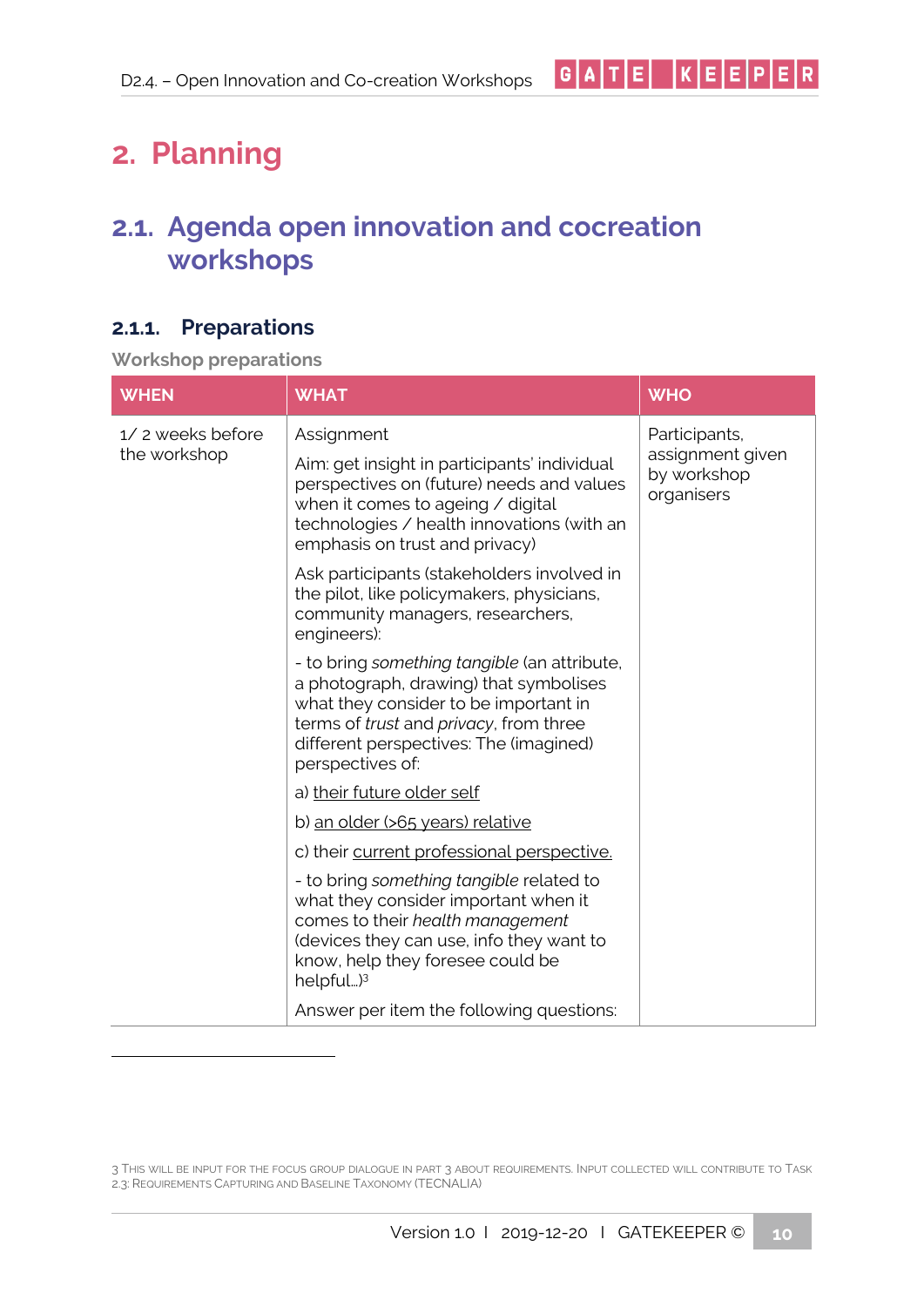|                                            | What have you chosen?<br>a)<br>b) Why do you consider this<br>important (in relation to the topic of<br>the workshop)?<br>c) What does it mean for you<br>personally? |                                                             |
|--------------------------------------------|-----------------------------------------------------------------------------------------------------------------------------------------------------------------------|-------------------------------------------------------------|
| Before the<br>workshop                     | Collecting the logbooks (via e-mail / on<br>paper, collected by workshop organisers)<br>Checking for similarities and differences                                     | Workshop<br>organisers, UU will<br>be informed via<br>email |
| At least an hour<br>before the<br>workshop | Final instructions for the workshop<br>organiser / moderator(s)                                                                                                       | Workshop<br>organisers and UU                               |

|G|A|T|E| |K|E|E|P|E|R

#### *Illustration - what a workshop at one of the pilot sites could look like*

*Different workshops will help to explore positions towards different needs and values in the use cases of GATEKEEPER. Milton Keynes, for instance, is planning on implementing robotics in a small village as part of a community services, enabling (among others) early interventions. In their workshop participants can, for instance, discuss their positions towards needs and values affected by robotics, and how their as well as the positions of others could change over time: What could robotics mean from a professional perspective versus what could it mean if robotics were introduced in the home or community of their parents / neighbours / their older selves?. From previous studies we know how meanings of place change when care, service and / or technology is introduced (e.g. Milligan, Roberts and Mort, 2011). When care enters the home, residents have to give up some of their privacy [i.e. the home becomes a less private place, changing into a p[ace of care].* 

*The positions of professional stakeholders will probably differ from each other, but also from those of (future) older citizens. By exploring these different positions stakeholders can endeavour to anticipate such varying and changing future needs and values and what this would mean for the introduction, use and development of their innovation.* 

*In asking participant to bring something tangible, they are triggered to visualise different positions. For instance, they could bring a picture of a private place where robotics can enter and thereby enable earlier detection and intervention. Or a key, to symbolise the need to remain able to keep some places private, to keep robotics out, or on the contrary, how giving up some privacy by letting robotics in enables remaining at home. These tangible things will be used to start a dialogue about positions towards needs and values, providing participants an opportunity to get an overview of anticipated positions, but also as input for an assignment during which participants will work towards solutions for potential challenges created by these needs and values.*

### <span id="page-12-0"></span>**2.1.2. Workshops**

**Part 1 Imagine**

| <b>DURATION</b> | <b>WHAT</b>                                                                        | <b>WHO</b>             |
|-----------------|------------------------------------------------------------------------------------|------------------------|
|                 | Welcome (coffee / tea registration etc.)                                           | Workshop<br>organisers |
| $10 - 15$ min   | Introduction, explanation program and<br>project.                                  | Workshop<br>organiser  |
| (plenary)       | (First imaginaries, then more practical,<br>technical requirements coming from the |                        |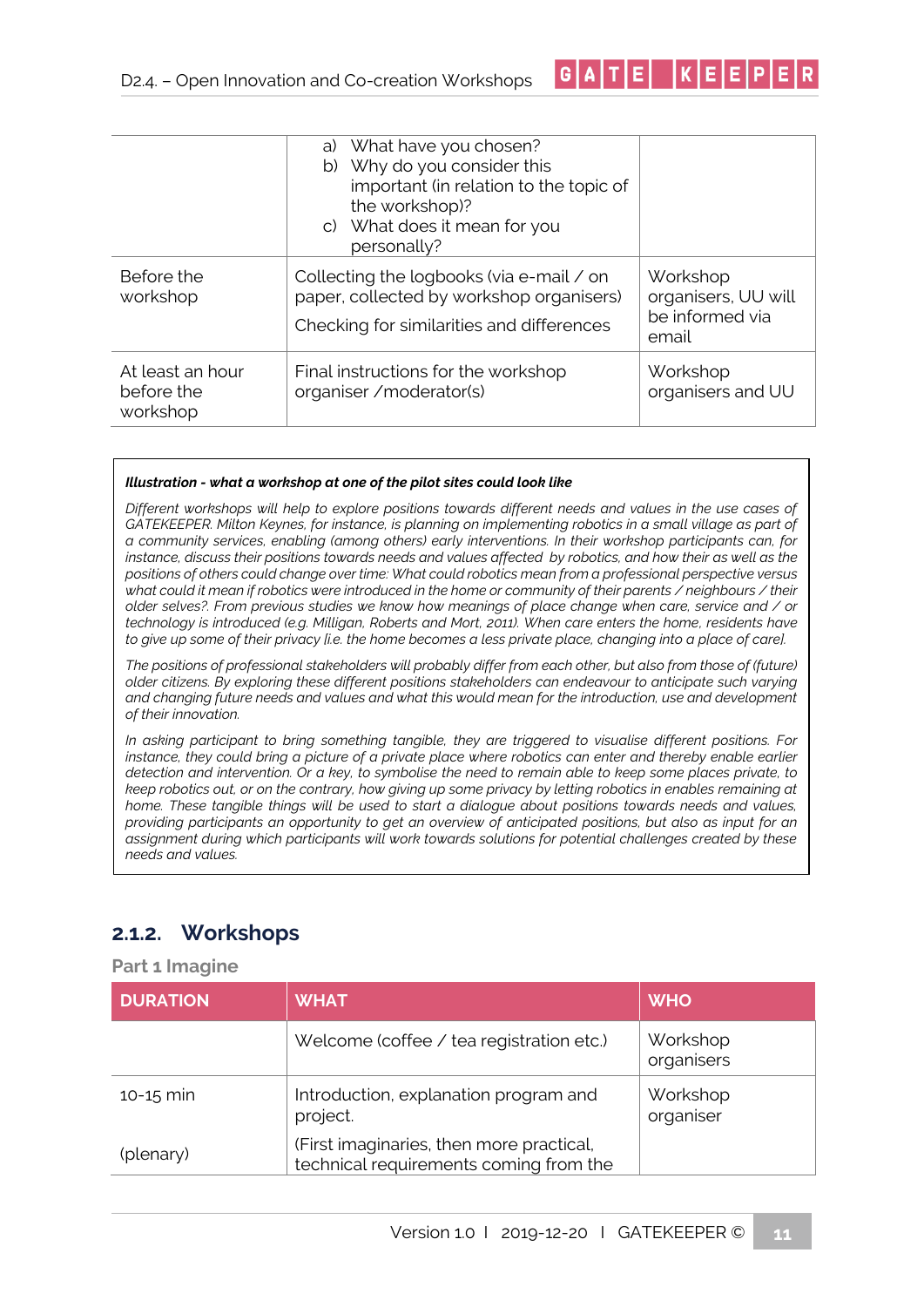|                                                                             | needs and values that will be<br>distinguished in the first session, the<br>making and doing session)                                                                                                                                                                                                                                                                                                                                                                            |                                                                                                                                 |
|-----------------------------------------------------------------------------|----------------------------------------------------------------------------------------------------------------------------------------------------------------------------------------------------------------------------------------------------------------------------------------------------------------------------------------------------------------------------------------------------------------------------------------------------------------------------------|---------------------------------------------------------------------------------------------------------------------------------|
| $15 \text{ min}$<br>(plenary)                                               | Short talk / imaginary (mindset)                                                                                                                                                                                                                                                                                                                                                                                                                                                 | to be defined by<br>workshop organiser                                                                                          |
| Making / doing<br>session<br>60 min (20 minutes<br>per step)<br>(subgroups) | Future scenario, to enable participants to<br>discuss how the innovation proposed /<br>developed in the pilot will play out in the<br>future / for an ageing society.<br>Ask participants to build, as a group<br>1.<br>of maximum four participants, a<br>plausible future living environment.<br>Include the specific technologies<br>2.<br>introduced within the pilots<br>Add the items collected before the<br>3.                                                           | Participants<br>(moderator/<br>facilitators walk<br>around, take<br>photographs,<br>summary by one<br>participant per<br>group) |
|                                                                             | workshop design (related to needs,<br>values and requirements)<br>(Visualise how the needs and values of<br>stakeholders will be affected (in any<br>preferred way by participants (e.g. write,<br>draw, cut & paste, 'build') $\rightarrow$ for instance -<br>what does it mean for daily practices, such<br>as cooking, shopping, caring. Distinction<br>between a possible, ideal and<br>plausible/probable scenario: what is a<br>plausible scenario, rather than an ideal?) |                                                                                                                                 |
| 10-15 minutes<br>(plenary)                                                  | Summarise to each other<br>Describe from a specific stakeholder's<br>perspective (based on the four project<br>spaces) what is build / the rationale<br>behind these.                                                                                                                                                                                                                                                                                                            | Participants<br>(NB audio<br>recordings of<br>summaries)                                                                        |

 $G[A|T|E] |K|E|E|P|E|R|$ 

#### **Part 2 Reflect**

| <b>DURATION</b>                                    | <b>WHAT</b>                                                                                                                                                                                                                     | <b>WHO</b>                                                                          |
|----------------------------------------------------|---------------------------------------------------------------------------------------------------------------------------------------------------------------------------------------------------------------------------------|-------------------------------------------------------------------------------------|
| Reflection<br>session<br>(subgroups)<br>30 minutes | Choose a visualisation / building (not the<br>own) and reflect on these. Use the<br>following questions (cf. Guggenheim,<br>Kraeftner and Kroell, 2013 and workshop<br>Guggenheim and Wilkie 2018) to guide<br>this reflection: | (audio recordings of<br>discussions,<br>summary by one<br>participant per<br>group) |
|                                                    | Think about a possible disruption,<br>$\mathbf{1}$<br>what could happen that harms the<br>ideal in the sense of requirements,                                                                                                   |                                                                                     |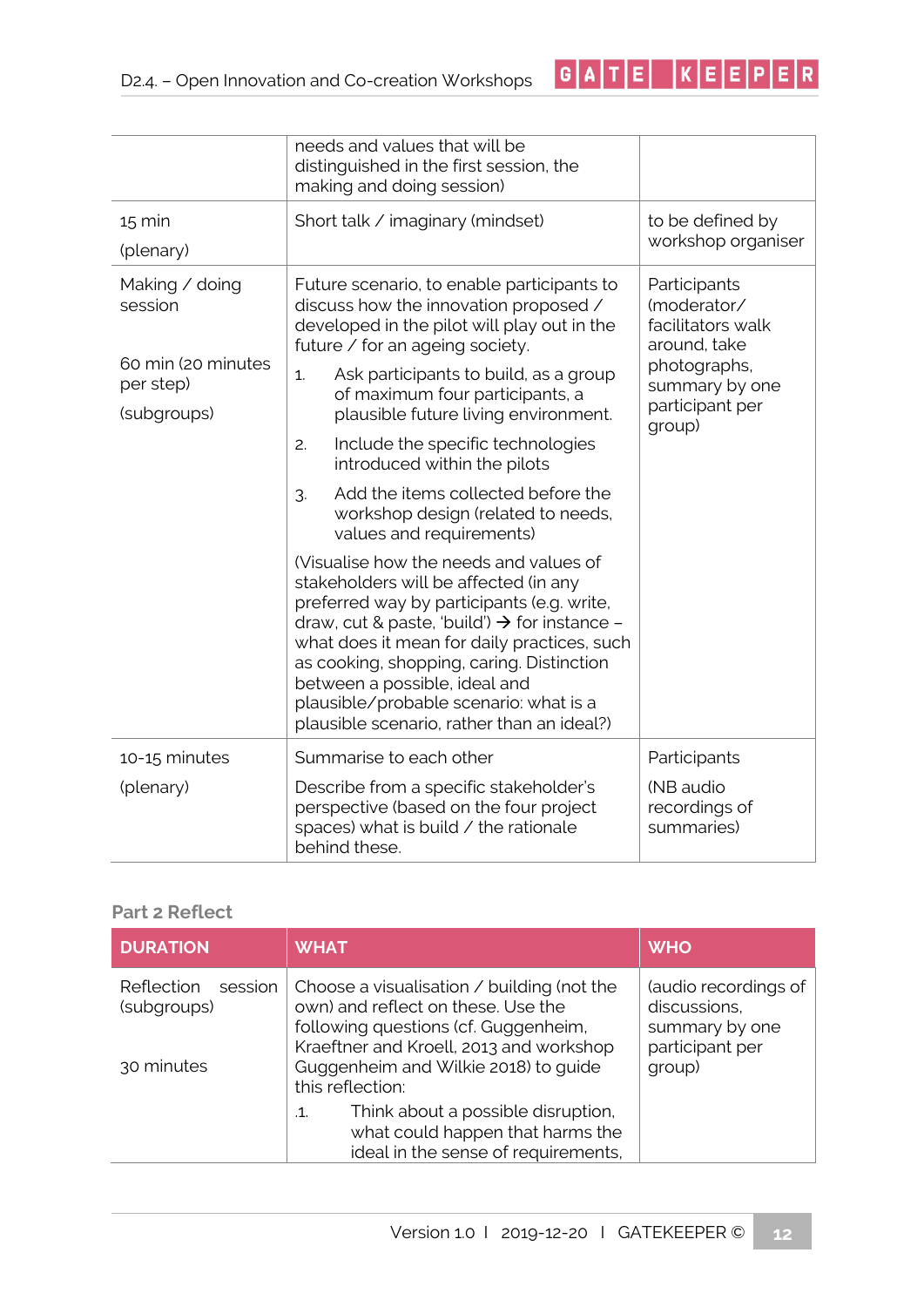|                                     | trust or privacy? And subsequently,<br>how could this be solved?<br>What do the visualisations /<br>.2.<br>buildings represent, what are the<br>hidden messages?                                                                                            |                                                      |
|-------------------------------------|-------------------------------------------------------------------------------------------------------------------------------------------------------------------------------------------------------------------------------------------------------------|------------------------------------------------------|
|                                     | What do they tell us about the world in<br>which the proposed innovations / digital<br>technologies will be applied? How do the<br>technologies fit in the buildings (or not)?<br>What or who do these designs / ideas<br>include and what do they exclude? |                                                      |
| <b>Short break</b><br>15-30 minutes | Break can also be scheduled before the<br><i>reflect</i> part                                                                                                                                                                                               |                                                      |
| $15 \text{ min}$<br>(plenary)       | Summary of findings, lessons learned.                                                                                                                                                                                                                       | (audio recordings,<br>summary by one<br>participant) |

 $G[A|T|E] |K|E|E|P|E|R$ 

#### **Part 3 Act**

| <b>DURATION</b>            | <b>WHAT</b>                                                                                                                                                                                                                                                                                    | <b>WHO</b>                       |
|----------------------------|------------------------------------------------------------------------------------------------------------------------------------------------------------------------------------------------------------------------------------------------------------------------------------------------|----------------------------------|
| 30 minutes<br>(plenary)    | Dialogue with all, addressing key<br>challenges and opportunities for the pilot<br>$\prime$ project                                                                                                                                                                                            | (audio recordings,<br>flipchart) |
|                            | Distinguishing important needs and values                                                                                                                                                                                                                                                      |                                  |
|                            | (write this down on flipchart) related to<br>trust, privacy and requirements.                                                                                                                                                                                                                  |                                  |
| 30-45 minutes<br>(plenary) | Dialogue with all [stakeholders focus<br>groupl, addressing their needs and values<br>about the management of their health<br>(this will be input for T2.3). what info they<br>would like to have, how they foresee the<br>usage of medical/IoT devices and the<br>impact on their daily life. | (audio recordings,<br>flipchart) |
|                            | Distinguishing important needs and values                                                                                                                                                                                                                                                      |                                  |
|                            | (write this down on flipchart) related to<br>user requirements. <sup>4</sup>                                                                                                                                                                                                                   |                                  |

<sup>4</sup> THE STAKEHOLDERS' REQUIREMENTS WILL BE CAPTURED AS PART OF TASK 2.3: REQUIREMENTS CAPTURING AND BASELINE TAXONOMY (TECNALIA). IT IS SUGGESTED HERE TO INTEGRATE THE FOCUS GROUP IN THE WORKSHOP PROGRAM, AS BOTH WORKSHOP AND FOCUS GROUP PROBABLY HAVE THE SAME STAKEHOLDERS. IT IS POSSIBLE TO ORGANISE WORKSHOP AND FOCUS GROUP SEPARATELY, IF PILOT SITES PREFER.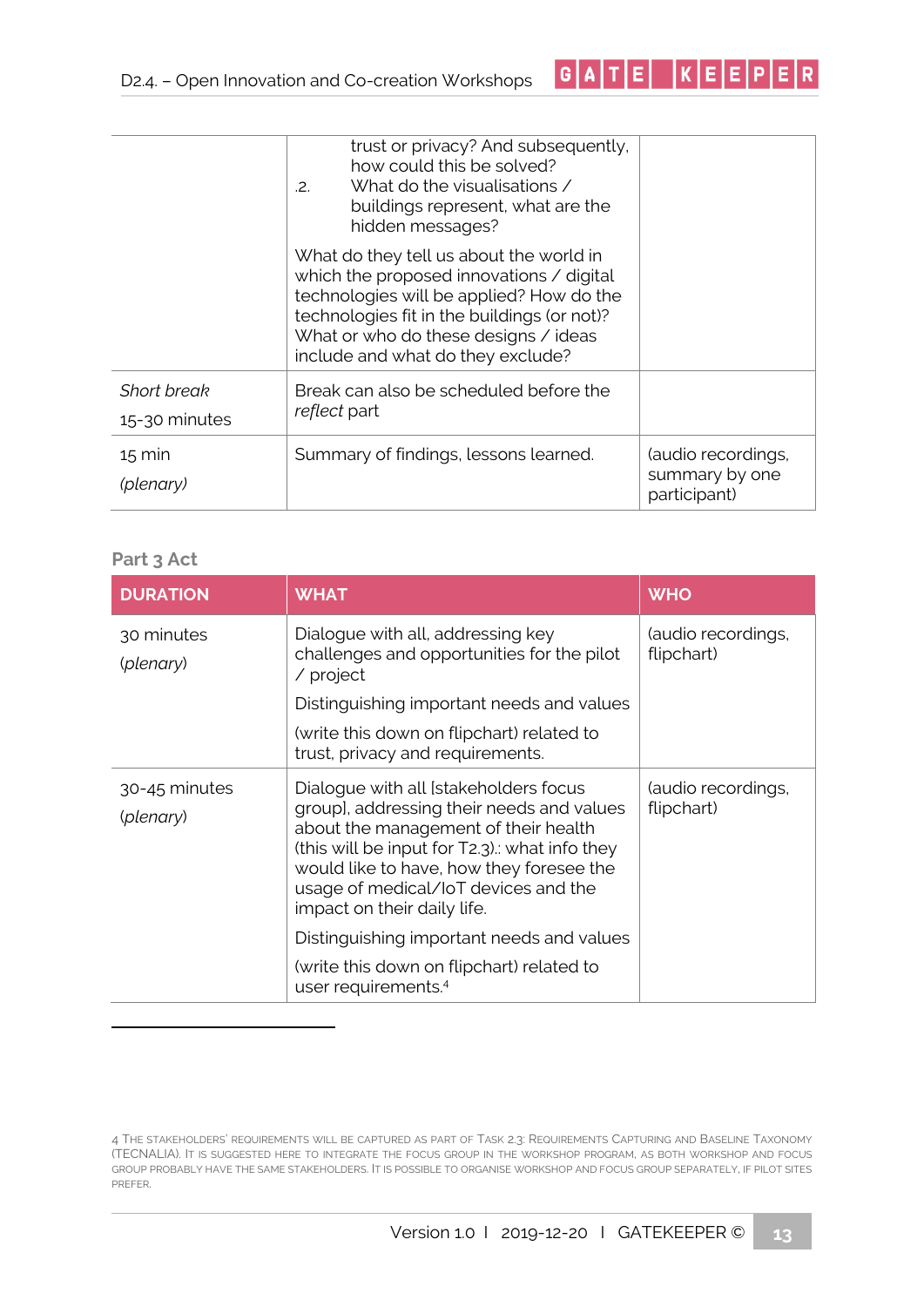| 15 minutes                                       | Round-up, final thoughts and ideas. | (audio recordings) |  |
|--------------------------------------------------|-------------------------------------|--------------------|--|
| (plenary)                                        | What happens now? (within pilot)    |                    |  |
| Total time needed: 4-4.5h (short break included) |                                     |                    |  |

 $G | A | T | E | | K | E | E | P | E | R$ 

### <span id="page-15-0"></span>**2.1.3. Afterwards**

### **Evaluation and Rounding up**

| <b>WHEN</b>                                                                     | <b>WHAT</b>                                                                                                                                                                                                                                                     | <b>WHO</b>                                |
|---------------------------------------------------------------------------------|-----------------------------------------------------------------------------------------------------------------------------------------------------------------------------------------------------------------------------------------------------------------|-------------------------------------------|
| Within two weeks<br>after the workshop<br>has taken place                       | Summary (for participants), also as<br>important input for framework (D2.2.) and<br>user needs and requirements (D2.3.)                                                                                                                                         | Workshop<br>organiser /<br>facilitator(s) |
|                                                                                 | Further instructions about the summary<br>will be provided by UU (for the<br>workshops, T.2.4) prior to the workshops.<br>(and by TEC for the requirements focus<br>group, T2.3).                                                                               |                                           |
| After the last<br>workshop of the<br>first cycle, in June /<br><b>July 2020</b> | (Virtual) dialogue session with workshop<br>organisers: lessons, challenges,<br>opportunities and best practices to<br>implement in the second cycle of<br>workshops and the pilots (including<br>feedback or suggestions from organisers<br>and participants). | Organised by UU                           |
| (duration 60-90<br>minutes)                                                     |                                                                                                                                                                                                                                                                 |                                           |
| September 2020<br>(M12)                                                         | Report open innovation and co-creation<br>workshops, 1 <sup>st</sup> cycle of workshops<br>$(D2.4.V2)$ .                                                                                                                                                        | UU                                        |
| September 2022<br>(M <sub>36</sub> )                                            | Report open innovation and co-creation<br>workshops, 2 <sup>nd</sup> cycle of workshops<br>(D2.4.V3)                                                                                                                                                            | UU                                        |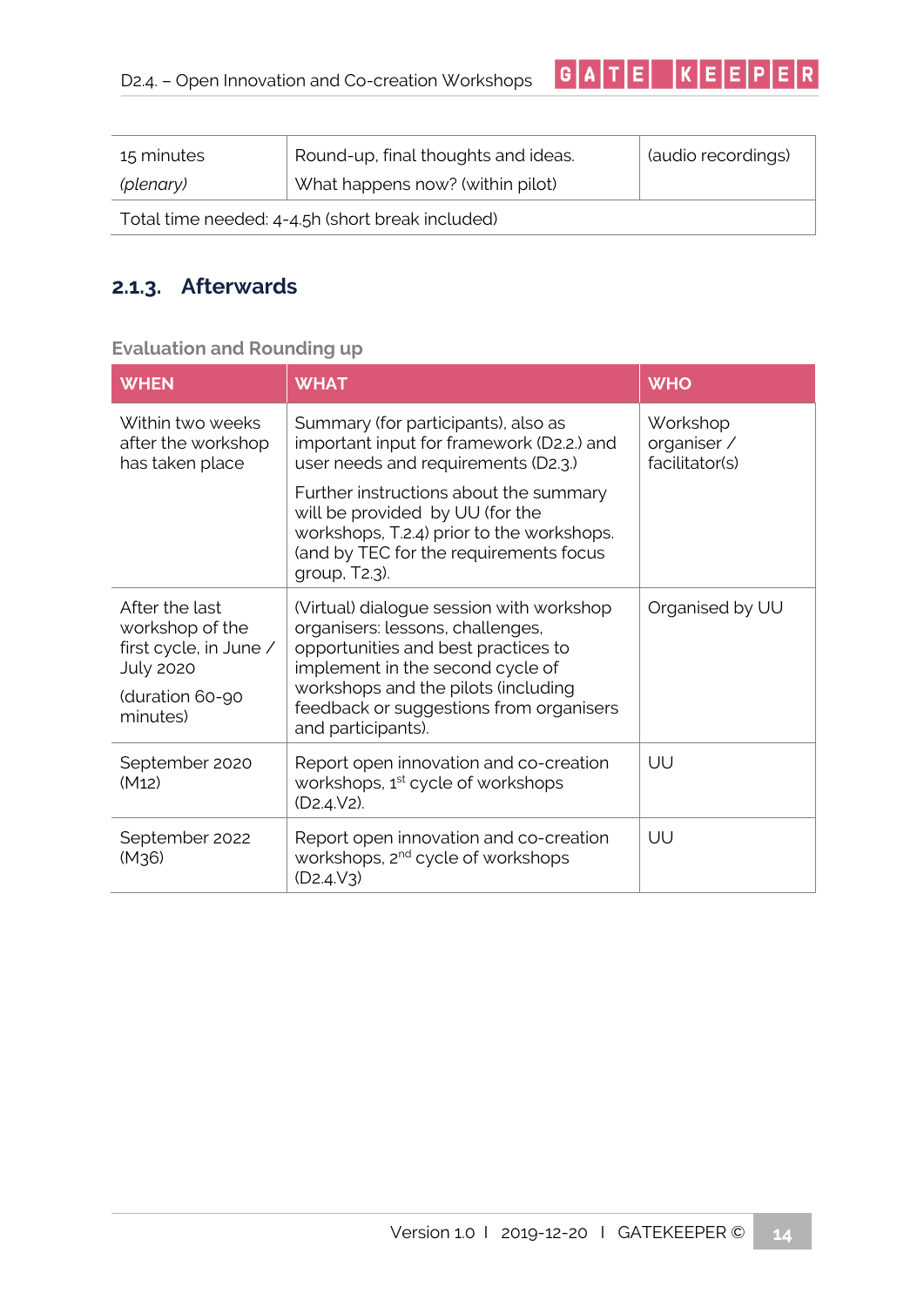# <span id="page-16-0"></span>**3. Planning**

Initial planning pilot sites for organisation of focus groups (T2.3.) and workshops (1<sup>st</sup> cycle, T2.4.)

 $G[A|T|E] |K|E|E|P|E|R|$ 

| <b>Pilot sites</b>               | Preliminary dates for workshop and focus groups        |  |
|----------------------------------|--------------------------------------------------------|--|
| Milton Keynes (UK)               | February / June 2020                                   |  |
| Nicosia (Cyprus                  | May 21st 2020 (third day of the GATEKEEPER<br>meeting) |  |
| Aragon (Spain)                   | To be scheduled                                        |  |
| <b>Basque Country</b><br>(Spain) | Between February and March 2020                        |  |
| Lodz (Poland)                    | Second half of June 2020                               |  |
| Saxony (Germany)                 | By the end of April / end of June (workshop)           |  |
| Puglia (Italy)                   | To be scheduled                                        |  |
| Attica (Greece)                  | To be scheduled                                        |  |
| Central Greece<br>(Greece)       | To be scheduled                                        |  |